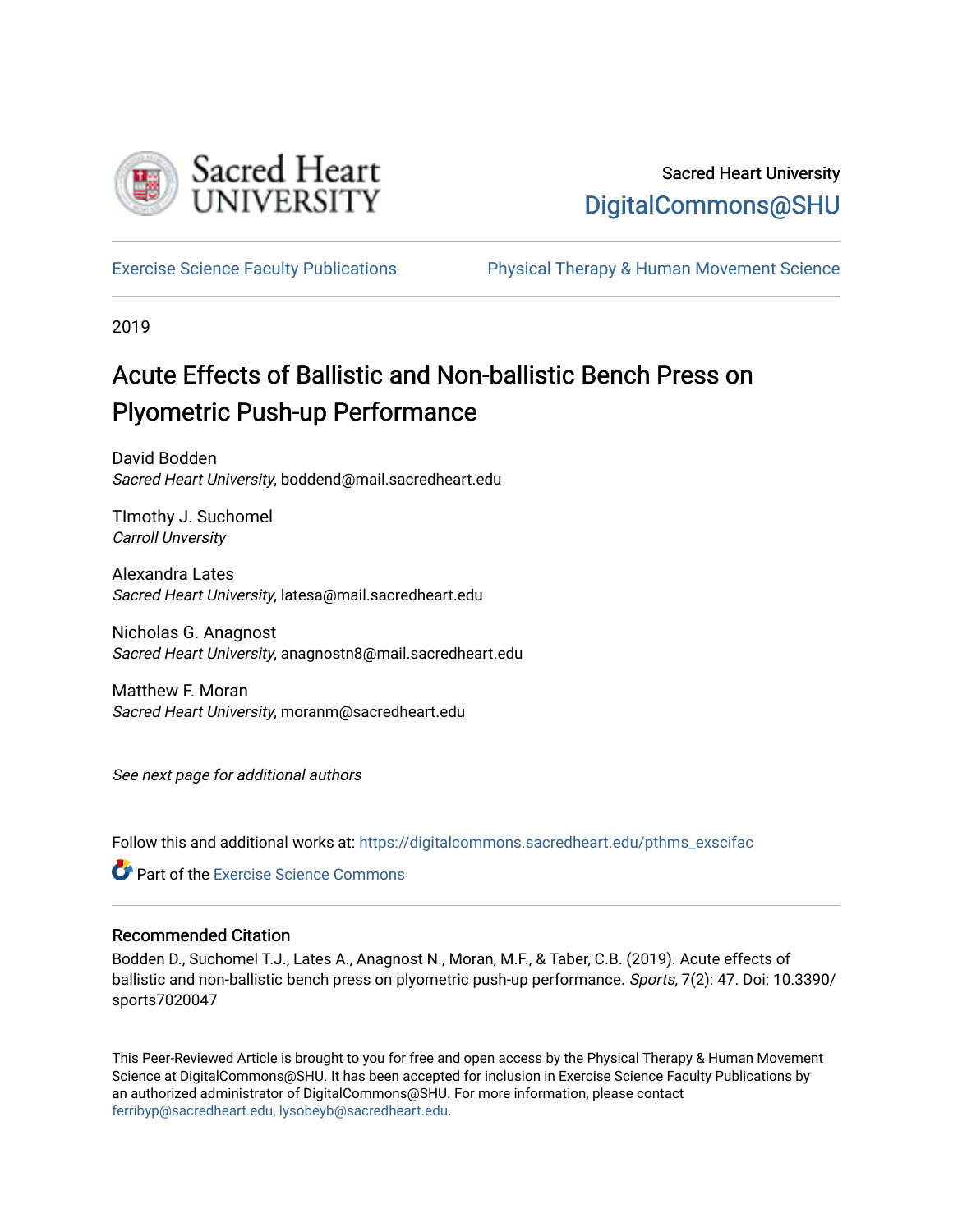## Authors

David Bodden, TImothy J. Suchomel, Alexandra Lates, Nicholas G. Anagnost, Matthew F. Moran, and Christopher Taber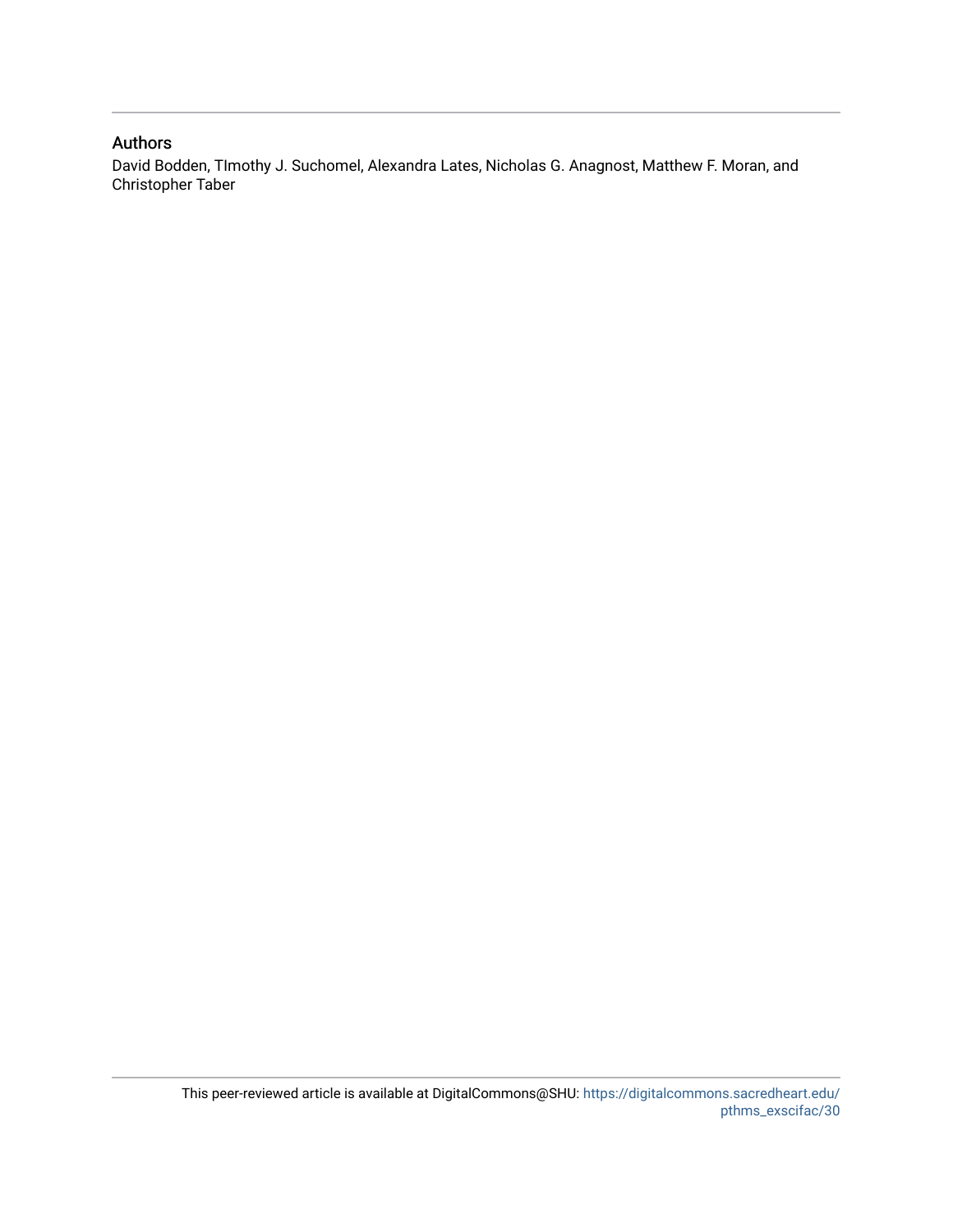

*Article*

# **Acute Effects of Ballistic and Non-ballistic Bench Press on Plyometric Push-up Performance**

**David Bodden <sup>1</sup> , Timothy J. Suchomel <sup>2</sup> [,](https://orcid.org/0000-0002-1763-5518) Ally Lates <sup>1</sup> , Nicholas Anagnost <sup>1</sup> , Matthew F. Moran <sup>1</sup> and Christopher B. Taber 1,[\\*](https://orcid.org/0000-0002-2446-311X)**

- <sup>1</sup> Department of Physical Therapy and Human Movement Science, Sacred Heart University, Fairfield, CT 06825, USA; boddend@mail.sacredheart.edu (D.B.); latesa@mail.sacredheart.edu (A.L.); anagnostn8@mail.sacredheart.edu (N.A.); moranm@sacredheart.edu (M.F.M.)
- <sup>2</sup> Department of Human Movement Sciences, Carroll University, Waukesha, WI 53186, USA; tsuchome@carrollu.edu
- **\*** Correspondence: taberc@sacredheart.edu; Tel.: +1-203-396-6342

Received: 20 January 2019; Accepted: 14 February 2019; Published: 18 February 2019



**Abstract:** The purpose of this study was to examine the effects of a ballistic or non-ballistic concentric-only bench press (COBP) on subsequent plyometric push-up performance. Fourteen resistance trained men completed two separate one-repetition-maximum (1RM) testing sessions followed by three randomized experimental explosive push-up sessions. These sessions combined a heavy concentric bench press with plyometric push-ups. Using a series of  $3 \times 10$  (condition  $\times$  time) repeated measures ANOVA, comparisons were made between the effects of ballistic and non-ballistic bench presses on performance of plyometric push-ups to investigate push-up performance variables. Compared with the control condition, both ballistic and non-ballistic bench presses produced lower net impulse and take-off velocity data. No differences were found between ballistic and non-ballistic conditions comparing net impulse and take-off velocity. We conclude that the magnitude of loading used in the current investigation may have caused acute fatigue which led to lower push-up performance characteristics. This information can be used to alter loading protocols when designing complexes for the upper body, combining the bench press and plyometric push-ups.

**Keywords:** bench press; ballistic; push-up; post-activation potentiation

### **1. Introduction**

A key performance outcome of a strength and conditioning program is the development of muscular power [\[1\]](#page-10-0). Power is derived from the intersection of force and velocity, both of which are modifiable in a resistance training plan. Many methods exist for the development of muscular power, which involve traditional resistance training, weightlifting movements, and plyometrics [\[2,](#page-10-1)[3\]](#page-10-2). Another commonly used method of developing power is termed complex training. The goal of complex training is to pair biomechanically similar exercises in a sequence to take advantage of acute post-activation potentiation and increase the performance of subsequent movements [\[4,](#page-10-3)[5\]](#page-10-4). For example, a number of studies have used squatting variations to enhance subsequent countermovement jump performance [\[6,](#page-10-5)[7\]](#page-10-6), while a number of upper-body protocols have been used to enhance ballistic throwing performance [\[8](#page-10-7)[–10\]](#page-10-8). Regarding lower-body potentiation, several studies have demonstrated enhanced countermovement jump performance at various rest intervals [\[11–](#page-10-9)[13\]](#page-10-10), while other studies did not see improvements in performance [\[14,](#page-10-11)[15\]](#page-10-12). Mixed results have also been displayed with upper-body potentiation protocols, with some studies showing an acute improvement in performance [\[8–](#page-10-7)[10](#page-10-8)[,16\]](#page-10-13) and others showing no improvement or a decrement in performance [\[17](#page-10-14)[,18\]](#page-10-15).

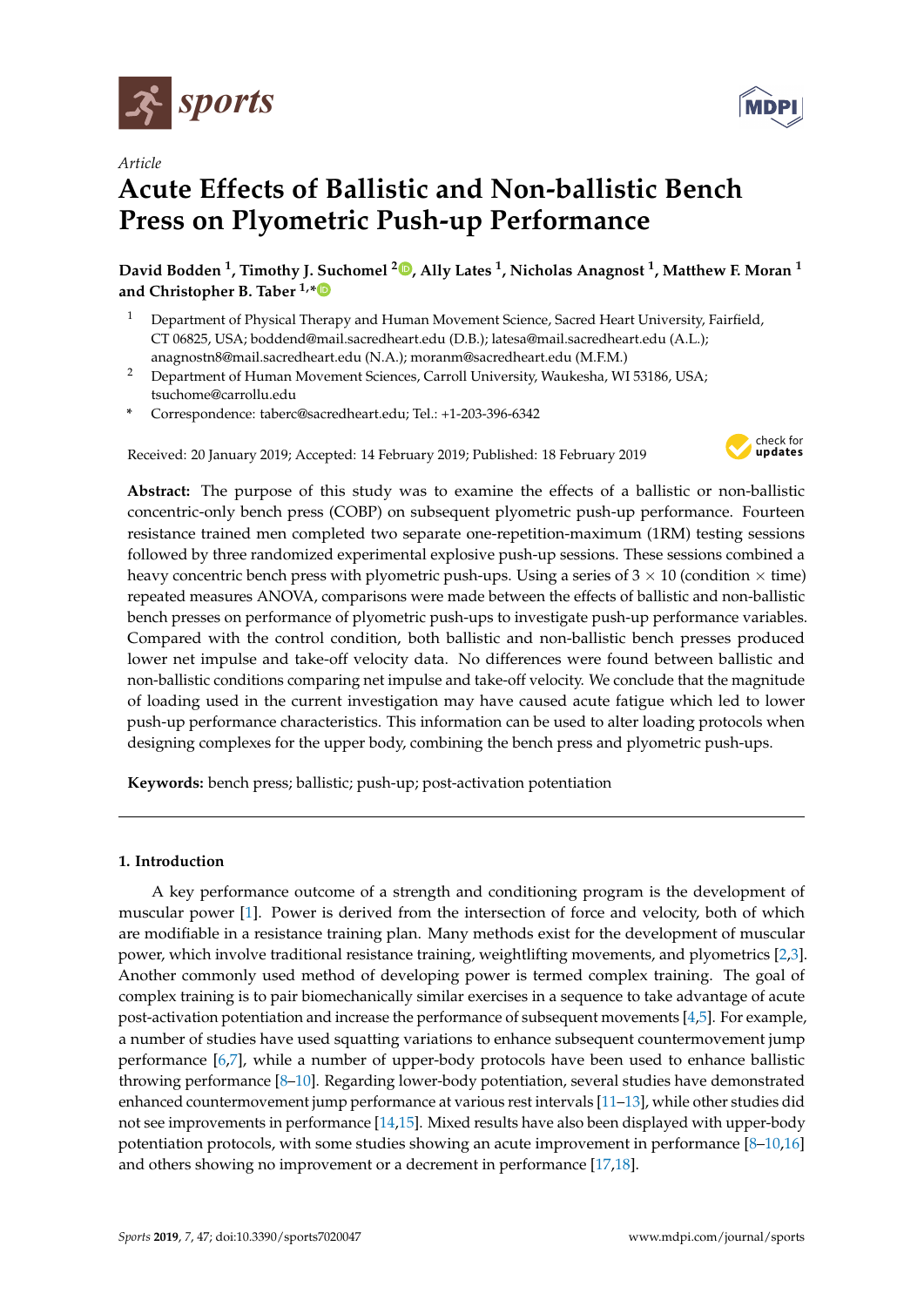Potential reasons for mixed results regarding potentiation may be due to the characteristics of the participants or the design of the potentiation complex itself [\[19\]](#page-11-0). Specific to the latter, the intent of the conditioning activity namely, the exercise stimulus completed before the subsequent activity may impact the timing and magnitude of potentiation. Compared to traditional resistance training, which has periods of acceleration and deceleration inherent to the movement, ballistic exercises provide a unique stimulus where athletes can attempt to accelerate through the whole range of motion [\[20–](#page-11-1)[22\]](#page-11-2). This ability to alter acceleration may provide an avenue for improved performance by altering muscle activation, rate of force development, and neural drive [\[6,](#page-10-5)[21\]](#page-11-3). A variety of ballistic exercises have been explored in both the upper and lower body for their ability to enhance sport performance through improvements in force, velocity, and power [\[6,](#page-10-5)[8,](#page-10-7)[10,](#page-10-8)[13\]](#page-10-10). Previous investigations have examined both the force–time differences and performance outcomes of ballistic exercises on squatting and jumping performance [\[6\]](#page-10-5). These studies demonstrated that squatting with ballistic intent provided better force–time characteristics and enhanced jumping ability in trained male athletes. From a potentiation standpoint, additional research has demonstrated more rapid and larger magnitudes of potentiation following lower-body exercises performed with ballistic intent compared to the same exercises performed with non-ballistic intent [\[6,](#page-10-5)[7,](#page-10-6)[23\]](#page-11-4).

While previous research has examined the differences in potentiation following lower-body exercises performed with ballistic and non-ballistic intent, limited research has examined these differences using upper-body exercises [\[6\]](#page-10-5). Given the interest in the use of complex training for both lower- and upper-body exercises in resistance training programs, it would appear that further research in this area is necessary. Therefore, the purpose of the current investigation was to examine the effects of ballistic or non-ballistic concentric-only bench press (COBP) exercises on plyometric push-up performance. We hypothesized that the ballistic condition would induce greater improvements in push-up performance compared to the non-ballistic condition.

#### **2. Methods**

#### *2.1. Experimental Approach to the Problem*

To explore the effects of ballistic or non-ballistic COBP on plyometric push-up performance, a repeated-measures design was implemented. Participants reported to the laboratory a total of five times for a measurement of two, one-repetition-maximum sessions (1RM) and three plyometric push-up conditions (control, ballistic, and non-ballistic). The first two sessions were separated by one week to prevent fatigue and the remaining three sessions were randomized in an attempt to prevent any effect of order on performance and were separated by 72–96 h. Participants were asked to refrain from any upper body training at least 72 h before any testing session to prevent any fatigue effects. A series of 3 (condition)  $\times$  10 (time) repeated-measures analyses of variance (ANOVA) were used to compare net impulse and take-off velocity between the different testing conditions.

#### *2.2. Participants*

Fourteen men (mean  $\pm$  SD; age = 21.0  $\pm$  1.5 years, height = 174.5  $\pm$  3.1cm, body mass = 77.7  $\pm$  6.7 kg, bench press 1RM =  $103.5 \pm 18.3$  kg, and bench press to body mass ratio =  $1.3 \pm 0.2$ ) volunteered for this study. Participants were required to have resistance training experience for a minimum of one year, used a program that contained the bench press exercise, and be over the age of 18. Participants were excluded if they reported any orthopedic injuries in the past six months or did not complete the bench press on a frequent, regular basis. All participants read and signed a written informed consent form and all procedures were approved by the university's Institutional Review Board. The Institutional Review Board approval number for this study is 171027A.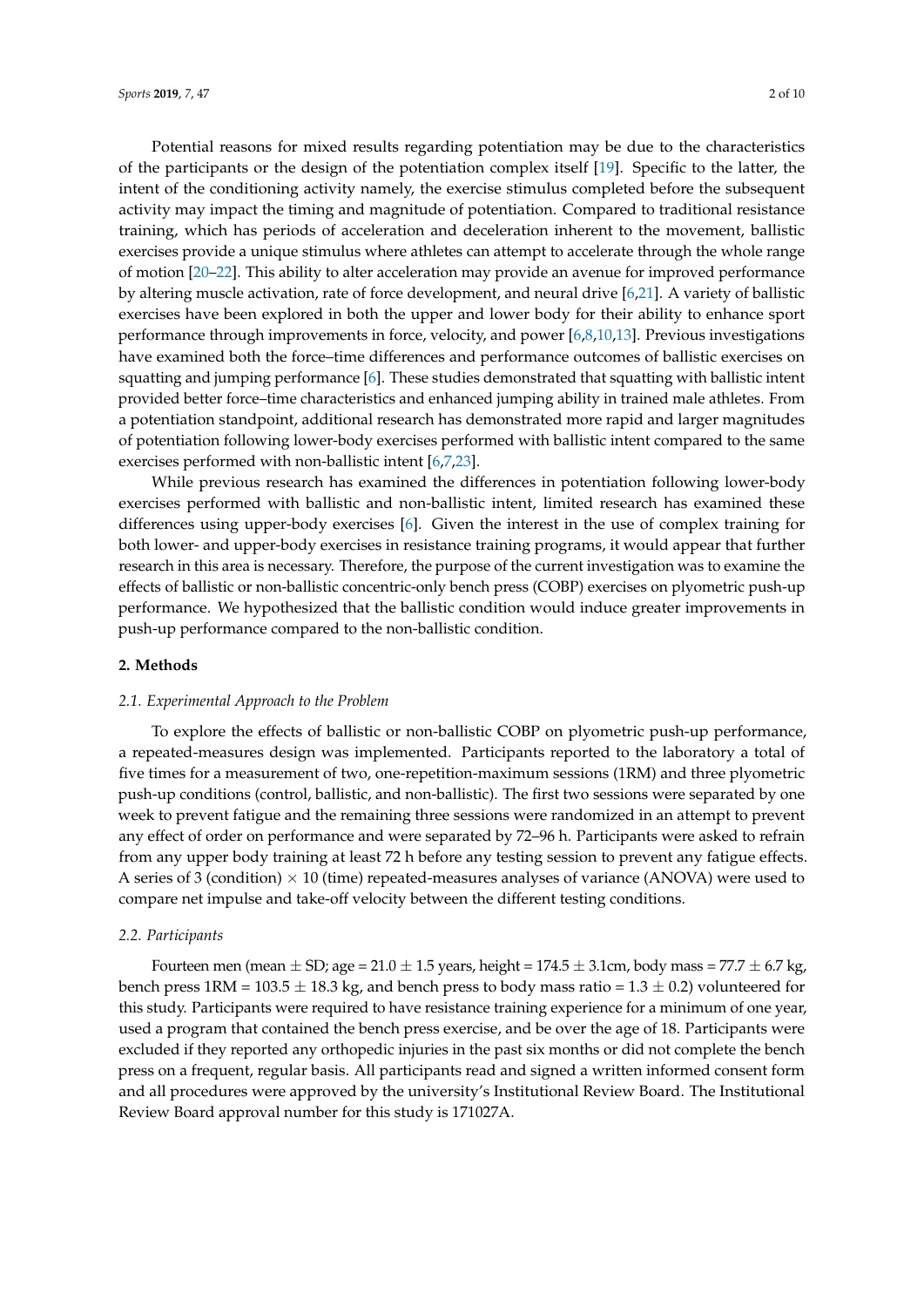#### *2.3. Procedures*

#### 2.3.1. 1RM Bench Press Testing Session

The purpose of the bench press 1RM session was to determine the participants' maximal bench press strength and record the safety bar height for the 1RM concentric-only bench press session. Before conducting the 1RM test, each participant completed a general dynamic warm-up. The warm-up consisted of 25 jumping jacks, 10 forward arm circles, 10 backward arm circles, 10 shoulder taps and 10 push-ups. Following the warm-up, two minutes of passive rest was given before initiating the 1RM test. The 1RM bench press test was implemented by adapting procedures from Suchomel et al. [\[6\]](#page-10-5). Participants performed submaximal warm-ups with repetitions at 30% (5 reps), 50% (3 reps), 70% (2 reps), and 90% (1 rep) of their self-reported 1RM. One minute of rest was given after repetitions at 30% and 50%, and 2 minutes after 70%. After the participants completed their last warm-up at 90%, 4 minutes of rest was given between all maximal attempts. Weights were determined and prescribed by the primary investigator based on self-reported 1RM data from the subject. A minimum 2.5 kg increase occurred between repetitions and participants were instructed to find their maximum in less than 5 total attempts. All repetitions were performed by lowering the bar to the sternum and completing the repetition to full lockout, confirmed by the research staff. Three spotters were present during all attempts to ensure safety and technical proficiency.

Following the 1RM bench press session, the researchers determined the height of the safety pins for the next testing session for the 1RM concentric-only bench press. The laboratory assistants lowered the safety pins so that when the barbell was at the lowest position on the safety pin, it simultaneously rested on the participant's sternum. This height for the safety pins was recorded and used for the remainder of the study.

#### 2.3.2. 1RM Concentric-Only Bench Press Testing Session and Familiarization

One week following the 1RM bench press session, subjects reported to the laboratory at approximately the same time of day to determine their COBP 1RM from safety pins. The purpose of this session was to determine the weights that the participant would use under the experimental conditions and familiarize them with the concentric-only bench press from pins. The same general dynamic warm-up and 1RM protocol listed previously were used for this session. All repetitions of the COBP were performed with the barbell resting on the safety pins and the participant's sternum. The participants then performed a COBP with full extension of the arms to complete each repetition. Each participant used progressively heavier loads, increased by a minimum of 2.5 kg for each attempt and a maximum was reached in less than 5 maximal attempts.

After completing the 1RM and self-selected rest, participants practiced with each of the experimental conditions (ballistic and non-ballistic). During the ballistic condition, participants were instructed to "attempt to throw the bar but don't let go" and were allowed 5 practice repetitions with a 20 kg barbell. During the non-ballistic conditions, participants were instructed to "press the bar" and were allowed 5 practice repetitions with a 20 kg barbell. Following the practice repetitions, the participant's self-selected push-up hand placement on the dual force plates (2 separate 464 mm  $\times$  508 mm OPT464508 force plates; AMTI, Watertown, MA, USA) was determined. The distance from the top and side of the dual force plates to the distal end of the third digit was recorded and used for the remainder of the study. Hand placement and start position are shown in Figure [1.](#page-5-0)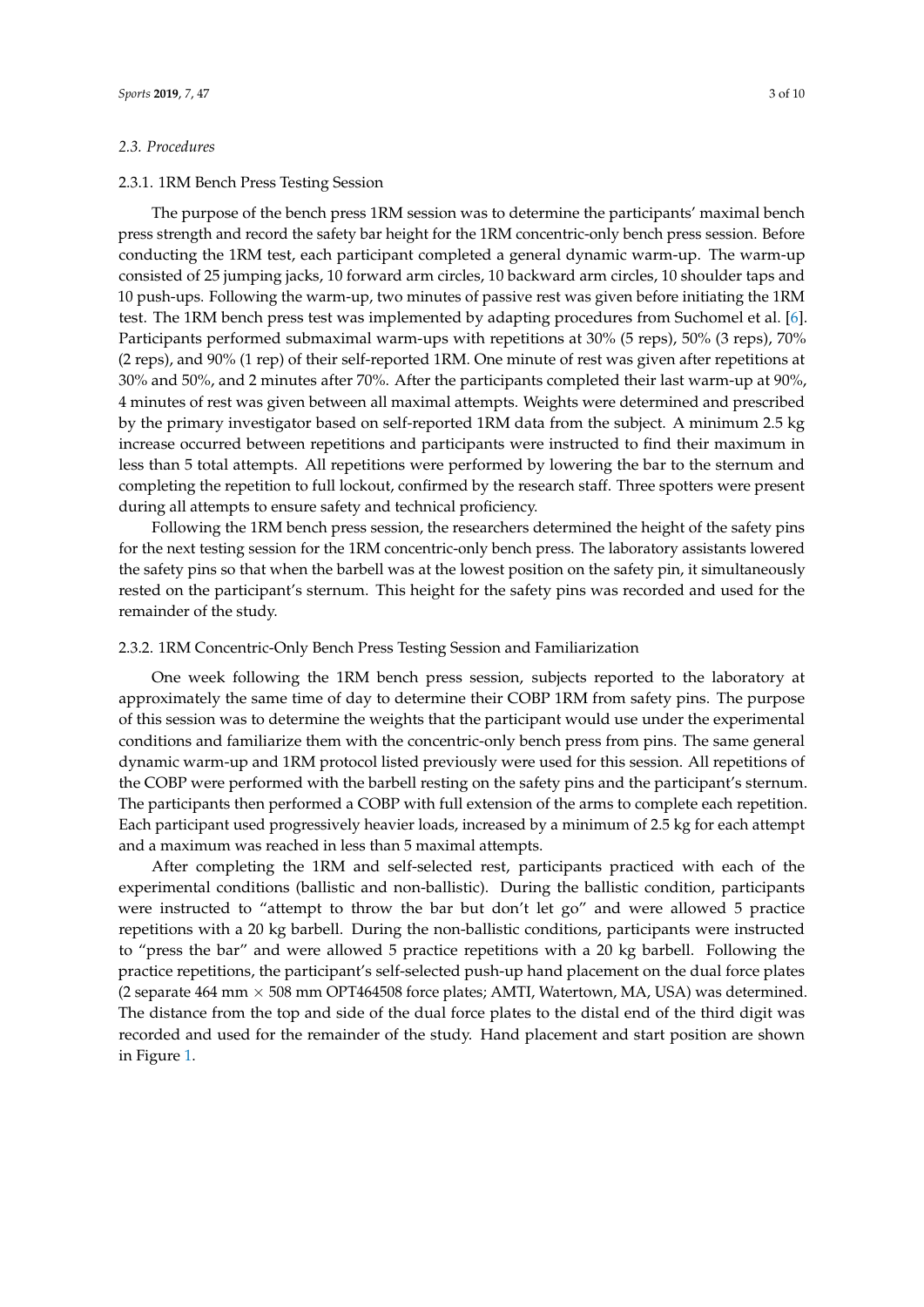<span id="page-5-0"></span>

**Figure 1.** Start position hand placement for explosive push-ups.

#### 2.3.3. Control Testing Session

Before starting the control testing session, participants completed the same general dynamic warm-up that was completed during the 1RM testing sessions. After completing the warm-up, participants were given one minute of passive rest before starting the plyometric push-up repetitions. Participants completed 1 explosive push-up with 1 minute of rest in between each repetition for 10 total trials. The participants were given the verbal cues "get set" where they placed their hands on the force plate in the bottom position and then received a countdown "3, 2, 1, up!". Then, participants performed a plyometric push-up with their hands leaving the platform and then landing back onto the force plate under control. Participants completed a concentric-only plyometric push-up in this same manner for all trials. Consistent hand placement was ensured by using markers on the force plate based on the familiarization session.

#### 2.3.4. Ballistic and Non-Ballistic Testing Sessions

The two experimental sessions and control sessions were randomized and completed in the same manner for all testing conditions. Following the same warm-up described above, participants completed a COBP potentiation protocol with ballistic or non-ballistic intent following 1 min of passive rest. The COBP potentiation protocol consisted of 5 repetitions at 30%, 3 repetitions at 50%, 3 repetitions at 70%, and 2 repetitions at 90% of the previously tested 1RM COBP. Participants rested for one minute between 30% and 50%, 2 minutes between 50% and 70%, and 3 min between 70% and 90%. Participants were given verbal encouragement on all repetitions based on the script detailed above. After the final COBP repetition, one minute of rest was provided prior to the participant performing 10 plyometric push-ups on the dual force plates in the same manner as the control testing session.

#### *2.4. Data and Statistical Analysis*

All push-up repetitions were performed on dual force plates sampled at 1000 Hz. The data were collected using NetForce software (vers. 9.4.0.813654; AMTI, Watertown, MA, USA). All data were analyzed using a custom written MATLAB program (The Mathworks Inc., Natick, MA, USA).

Normality of the data was assessed using the Shapiro–Wilk test. Test–retest reliability of net impulse and take-off velocity was assessed using the control condition data with two-way mixed intraclass correlation coefficients. To examine the potential differences between the control, ballistic, and non-ballistic conditions, two sets of 3 (condition)  $\times$  10 (time) repeated measures ANOVA were used. If statistical significance was present for the main effect or interaction data, Bonferroni post hoc analyses with 95% confidence intervals (CI) were used. If the assumption of sphericity was violated, Greenhouse–Geisser adjusted values were used. Practical significance at each time interval between conditions was assessed using Cohen's d effect sizes. Effect size magnitudes of 0–0.19, 0.20–0.59, 0.60–1.19, 1.20–1.99, 2.0–3.99, and  $\geq$ 4.0 were interpreted as trivial, small, moderate, large, very large,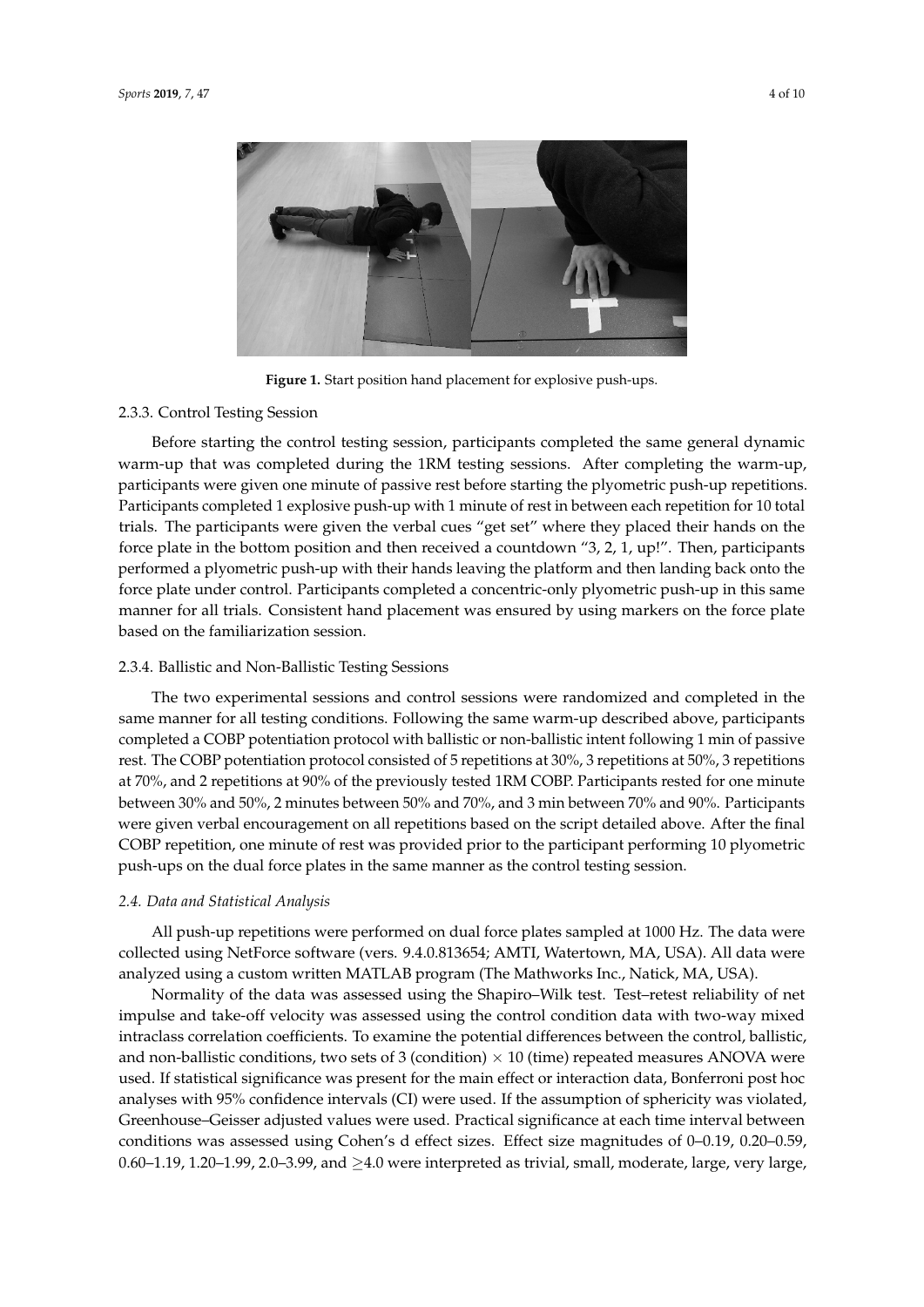and nearly perfect, respectively [\[24\]](#page-11-5). All statistical analyses were performed with SPSS (version 25, IBM Armonk, NY, USA), using  $p \leq 0.05$  as a standard of statistical significance.

#### **3. Results**

Net impulse and take-off velocity data were normally distributed. Test–retest reliability of the net impulse and take-off velocity data ranged from 0.95 to 0.96.

#### *3.1. Condition Main Effects*

A statistically significant main effect of the conditions existed for both net impulse (*p* < 0.001, power = 0.99) and take-off velocity ( $p < 0.001$ , power = 0.99). Post hoc analysis indicated that the control condition produced greater time-averaged net impulse characteristics compared to the ballistic (*p* = 0.004, CI = 2.21–11.85) and non-ballistic conditions (*p* = 0.013, CI = 1.51–13.35). In contrast, no statistical differences existed between the ballistic and non-ballistic conditions ( $p = 1.000$ , CI =  $-2.90$ ) to 3.71). Similar to net impulse, post hoc analysis indicated that the control condition produced greater time-averaged take-off velocities compared to both the ballistic ( $p = 0.005$ , CI = 0.04–0.23) and non-ballistic conditions  $(p = 0.011, CI = 0.03 - 0.26)$ . No statistical differences existed between the ballistic and non-ballistic conditions for time-averaged take-off velocity ( $p = 1.000$ , CI =  $-0.06$  to 0.08).

#### *3.2. Time Main Effects*

A statistically significant main effect of time existed for both net impulse  $(p < 0.001, power = 0.98)$ and take-off velocity (*p* < 0.001, power = 0.99). Post hoc analysis indicated that the condition-averaged net impulse produced at minute 2, post-stimulus, was statistically greater than the magnitude produced at minute 9, post-stimulus ( $p = 0.019$ , CI = 0.61-10.53). However, no other statistically significant differences existed between time intervals (*p* > 0.05). In reference to condition-averaged take-off velocity, the magnitude produced at minute 1, post-stimulus, was statistically greater than the magnitude produced at minute 9, post-stimulus ( $p = 0.044$ , CI = 0.00–0.43). Similarly, the take-off velocity produced at minute 2, post-stimulus, was statistically greater than the magnitude produced at minute 9, post-stimulus, (*p* = 0.016, CI = 0.01–0.19). No other statistically significant differences existed between time intervals ( $p > 0.05$ ).

#### *3.3. Condition x Time Interaction Effects*

Statistically significant condition x time interaction effects existed for both net impulse ( $p = 0.035$ , power = 0.95) and take-off velocity (*p* = 0.005, power = 0.99). The effect size differences between the control condition and the testing condition at each time interval are presented in Figures [2](#page-7-0) and [3.](#page-8-0) Post hoc analysis of net impulse revealed statistically significant differences within the control condition  $(p = 0.003)$ , but not for the ballistic  $(p = 0.269)$  or non-ballistic conditions  $(p = 0.080)$ . Specifically, net impulse at 2 ( $p = 0.046$ ,  $d = 0.68$ ) and 4 minutes ( $p = 0.024$ ,  $d = 0.49$ ), post-stimulus, was statistically greater than the net impulse at 9 minutes, post-stimulus, while no other statistically significant differences existed (*p* > 0.05) during the control condition. It should be noted that the effect sizes ranged from trivial to moderate compared to the lowest net impulse at 9 min, post-stimulus  $(d = 0.14-0.98)$ , dependent on the rest interval. Similar to net impulse, post hoc analysis revealed statistically significant differences within the control condition for take-off velocity ( $p = 0.005$ ), but not for the ballistic  $(p = 0.342)$  or non-ballistic conditions  $(p = 0.178)$ . A specific difference included a greater take-off velocity at 4 minutes, post-stimulus, compared to 9 min, post-stimulus (*p* = 0.036, *d* = 0.53); however, no other differences between rest intervals existed ( $p > 0.05$ ). It should be noted that effect sizes compared to the slowest take-off velocity ranged from trivial to moderate (*d* = 0.18–1.08), dependent on the rest interval.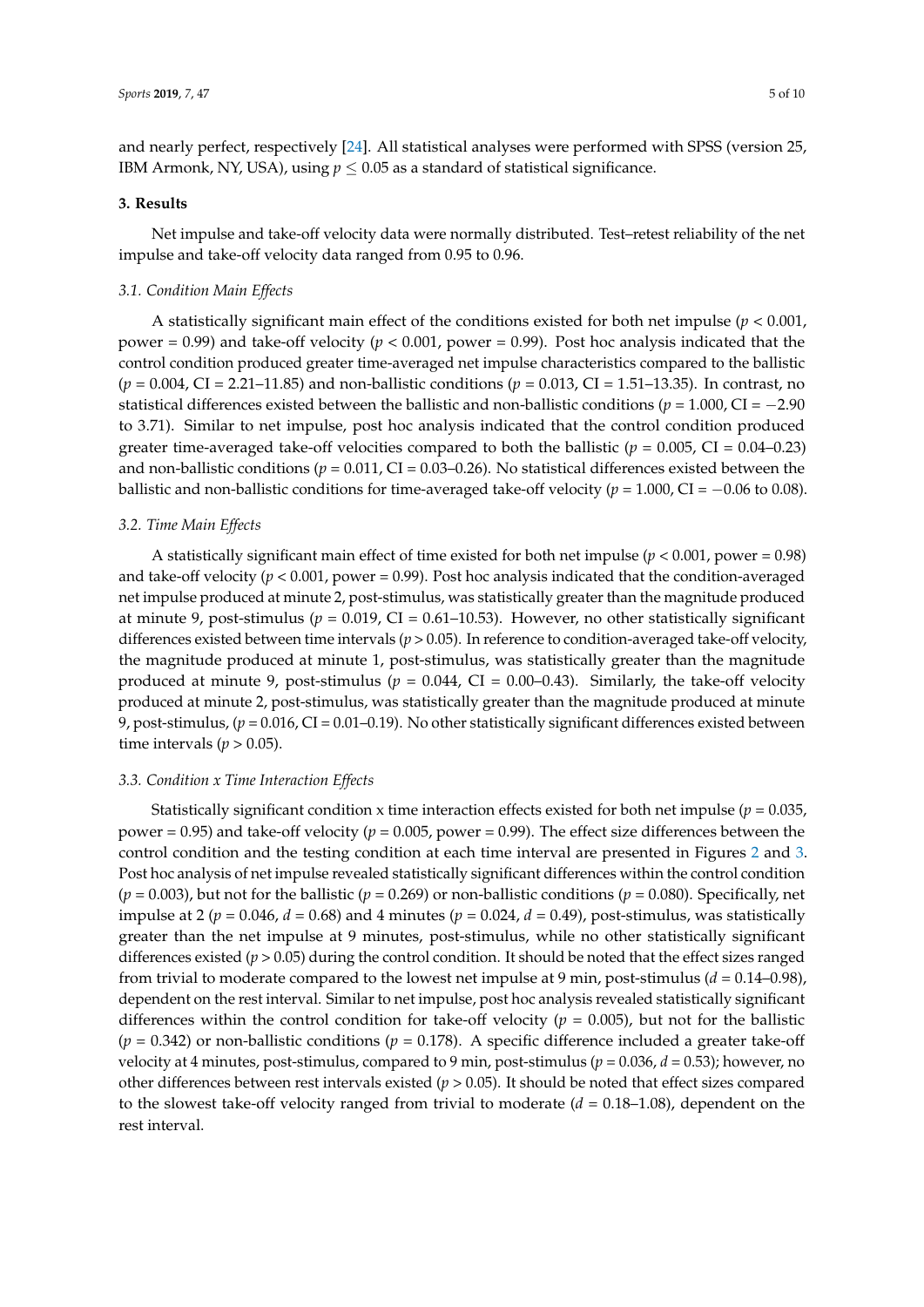<span id="page-7-0"></span>

conditions (A) and control and non-ballistic conditions  $(B)$ ; 95% confidence intervals are reported within the prackets. **Figure 2.** Effect size comparisons for net impulse at each time interval between the control and ballistic within the brackets.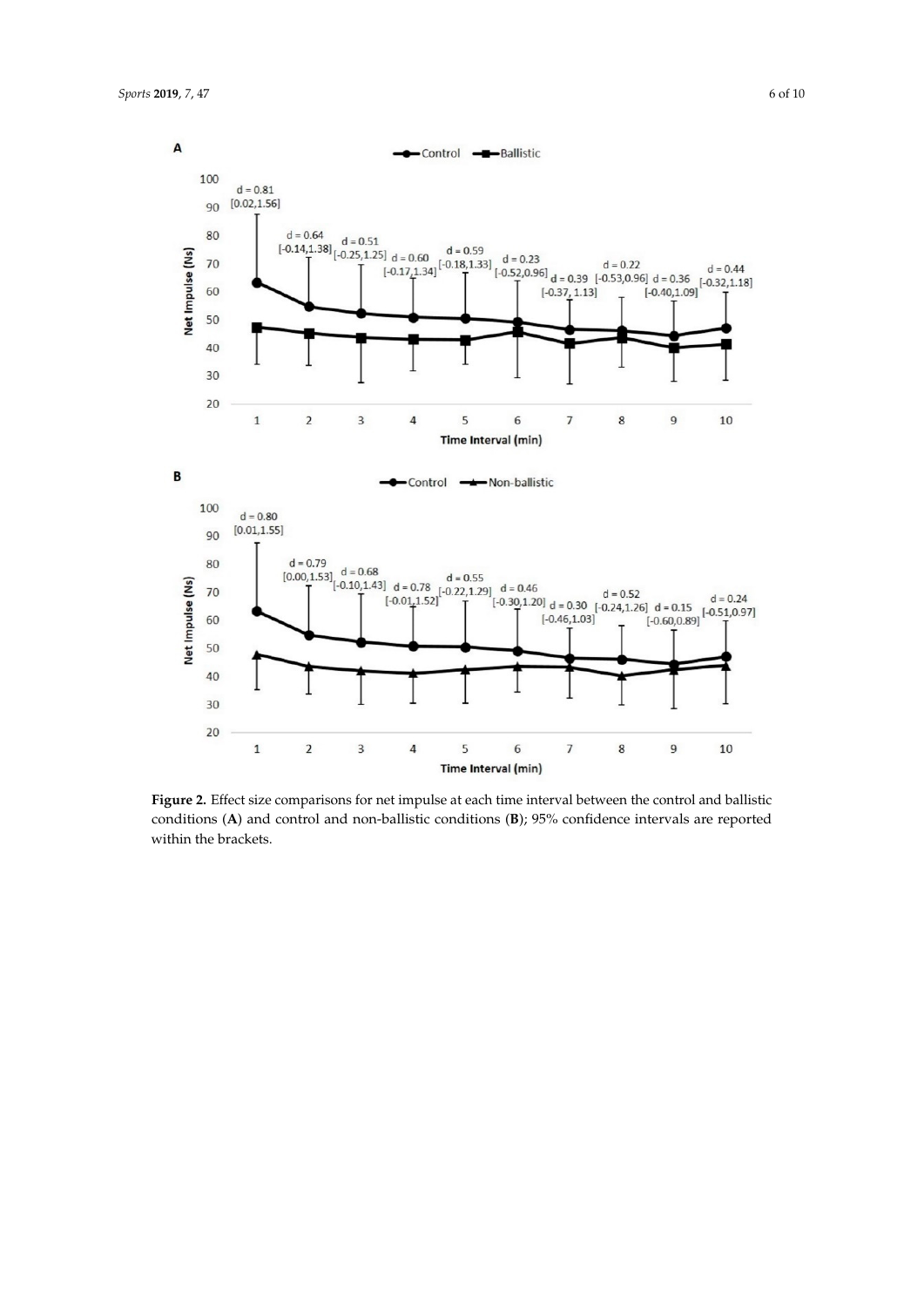<span id="page-8-0"></span>

ballistic conditions (A) and control and non-ballistic conditions (B); 95% confidence intervals are ballistic conditions (**A**) and control and non-ballistic conditions (**B**); 95% confidence intervals are **Figure 3.** Effect size comparisons for take-off velocity at each time interval between the control and reported within the brackets.

### **4. Discussion**

**4. Discussion**  COBP on subsequent plyometric push-up performance. Specifically, the authors endeavored to compare ballistic with non-ballistic COBP on net-impulse and take-off velocity in explosive push-ups. The main outcomes from this study indicated that, compared to a control session, both experimental conditions produced smaller magnitudes of net impulse and take-off velocity, while no differences existed between the ballistic and non-ballistic conditions.<br>
existed between the ballistic and non-ballistic conditions. The purpose of this investigation was to compare the acute effect of ballistic and non-ballistic

Prior research investigating upper-body potentiation complexes has demonstrated improvements<br>in which is no part of neutral investigation control in the search investigation could not part out part. differences existed between the ballistic and non-ballistic conditions. The ballistic conditions in the upper body combining a bench press and plyometric push-ups. Specifically, the current study showed decrements in net impulse and take-off velocity following ballistic and non-ballistic COBP repetitions. These outcomes may have occurred due to the acute fatigue produced by the heavy COBP. Previous research has indicated that both fatigue and potentiation are present following a pre-conditioning stimulus; however, whether or not potentiation is realized is based on which magnitude is larger [25]. Baker [8], noted that the relative strength of the participants may affect the timing and magnitude of potentiation. While the average bench press relative strength of the in upper-body explosive performance  $[8-10,16]$  $[8-10,16]$  $[8-10,16]$ . The current investigation could not replicate such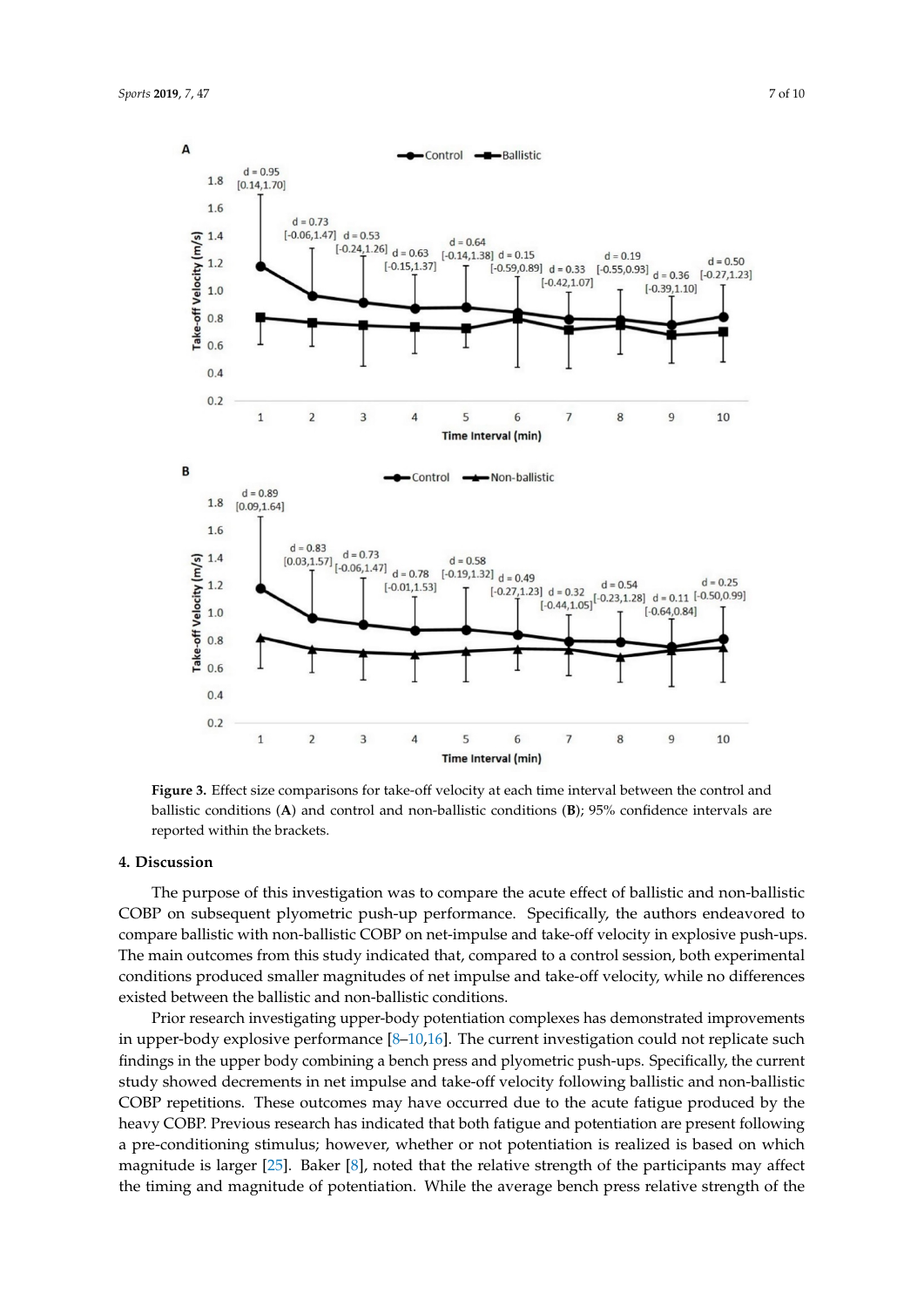current study population was 1.3 x their body mass, the strength levels ranged from 1.04 to 1.67. The potentiation protocols in the current study concluded with two repetitions at 90% of the COBP 1RM. While stronger individuals may have been able to resist fatigue at this load, weaker individuals may not have. Thus, it is possible that any potentiation effects that were present were masked by some of the weaker participants in the current study. However, given the paucity of research, it is important that future research investigate the relationship between muscular strength and upper-body potentiation.

In a series of lower-body studies, Suchomel et al. [\[6](#page-10-5)[,7](#page-10-6)[,26\]](#page-11-7), demonstrated that ballistic concentric-only half-squats could be used to potentiate squat jump performance. Similarly, West et al. [\[9\]](#page-10-16) demonstrated enhanced bench press throw power output. The results of the current study are in contrast to the previous studies as the ballistic condition showed no difference in performance compared to the non-ballistic condition, and actually displayed a decrement in performance compared to the control condition. There are several potential reasons for these findings. First, as mentioned above, the load used in the current study to potentiate the explosive push-ups was 90% of the 1RM COBP. This load was much larger than the ballistic load used by West et al. [\[27\]](#page-11-8), which was 30% of the 1RM and may have contributed to greater levels of fatigue and masked any potentiation effects that may have been present. Second, and in contrast to West et al. [\[9\]](#page-10-16), the ballistic condition in the current study did not have the individuals throw the barbell. Previous research has indicated that bench press throws, where the individual loses contact with the barbell, may result in greater muscle activation, rate of force development and neural drive compared to bench press repetitions performed quickly [\[20\]](#page-11-1). Because the participants in the current study were instructed not to lose contact with the barbell at the end of their ballistic condition repetitions, it is possible that a deceleration period occurred, which may have prevented the nervous system from being stimulated to the point of producing a potentiated state. However, because the current study did not measure muscle activation, it is suggested that future research investigate this relationship. Finally, the current study used COBP repetitions to enhance an explosive push-up performed from a static start. This was done from a specificity standpoint and followed a similar methodology used in a series of lower-body potentiation studies [\[6](#page-10-5)[,7](#page-10-6)[,26\]](#page-11-7). From a practical standpoint, explosive push-ups are typically performed using a stretch-shortening cycle action. West et al. used a stretch-shortening cycle action when they performed their ballistic bench press throws [\[9\]](#page-10-16). Previous research has demonstrated that a stretch-shortening cycle action contributes to greater force, power, and neural drive compared to concentric-only upper-body movements [\[20\]](#page-11-1). Specifically, the authors noted that the upper-body musculature may be limited in its ability to produce force during fast contraction velocities of concentric-only movements. Whether it was based on relative strength level or their muscle characteristics (e.g., fiber type, muscle mass, etc.), it appears that the participants in the current study, on average, were unable to benefit from a large neural stimulus placed on their nervous system. This may have prevented them from displaying a potentiated performance during their plyometric push-ups.

This study had several limitations to consider. First, there was a relationship between strength levels and acute performance outcomes after heavy loading [\[7\]](#page-10-6). The participants in the study were resistance-trained and possessed on average a relative strength level of 1.3, but some of the weaker participants may have acquired more fatigue than the stronger participants in this investigation. Secondly, participants were of a heterogeneous training background which meant that some participants may have had a lack of plyometric training prior to the study, possibly altering the response to the push-up task. Future studies should attempt to use trained, strong athletes with a history of upper-body plyometric exercises to further elucidate the effect of upper-body complexes.

#### **5. Conclusions**

The results of the present investigation indicated that heavy COBP preceding plyometric push-ups did not elicit a performance improvement. Furthermore, performing the bench press in a ballistic or non-ballistic manner did not alter any of the measured performance variables. Although performance outcomes were not obtained from this loading prescription, future studies should examine the effects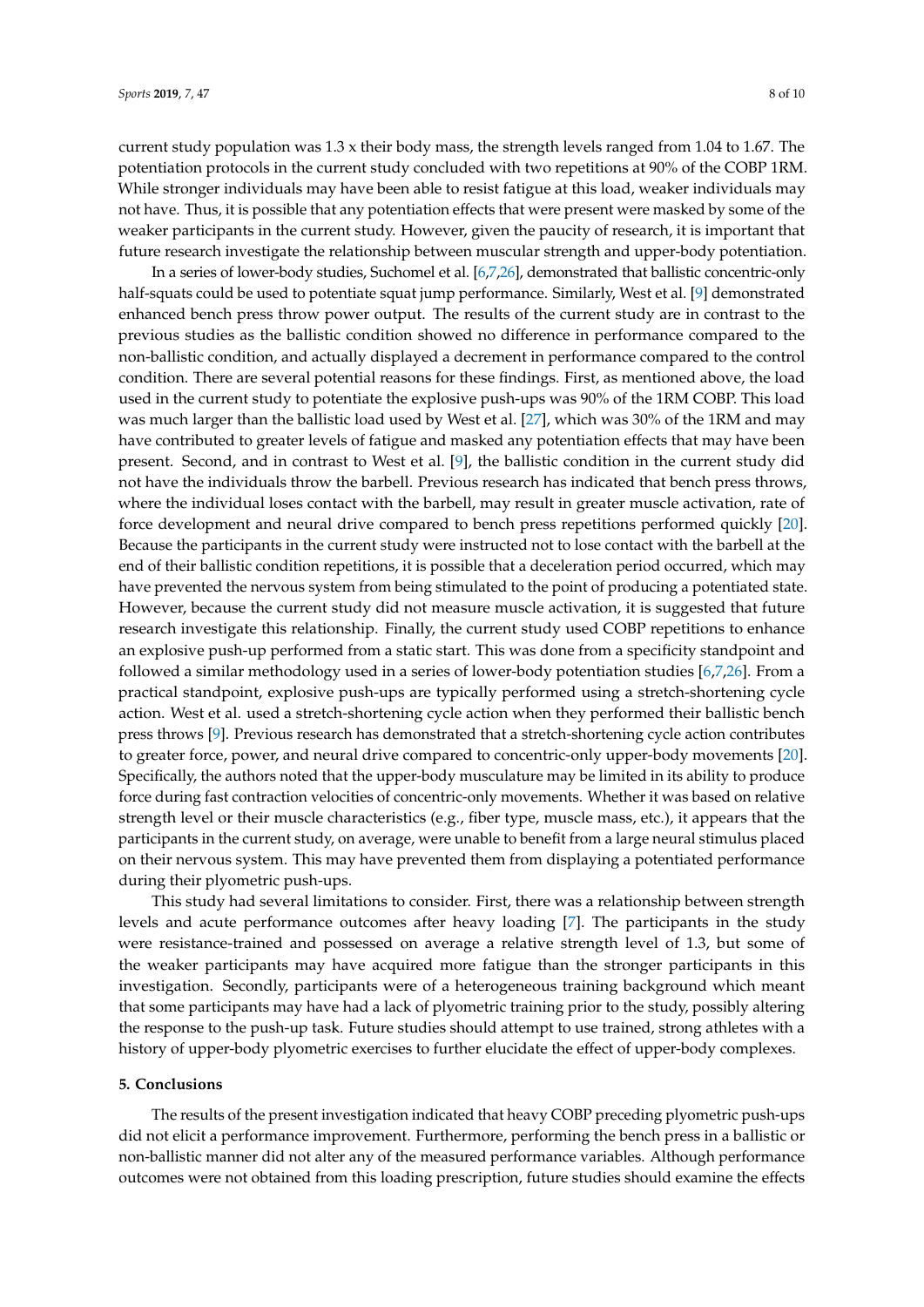of a lighter magnitude of loading prior to plyometric push-ups. Finally, coaches should be aware that loading prescription used for lower-body muscle groups may differ from the muscles of the upper-body and may necessitate alterations in a training protocol.

**Author Contributions:** C.B.T. and D.B. conceived and designed the experiment. D.B., A.L., N.A., and C.B.T. conducted the experiments. T.J.S. analyzed the data. M.F.M. created the analysis software for the data. C.B.T. and T.J.S. wrote the paper.

**Funding:** This research received no external funding.

**Conflicts of Interest:** The authors declare no conflict of interest.

#### **References**

- <span id="page-10-0"></span>1. Lorenz, D.S.; Reiman, M.P.; Lehecka, B.; Naylor, A. What performance characteristics determine elite versus nonelite athletes in the same sport? *Sports Health* **2013**, *5*, 542–547. [\[CrossRef\]](http://dx.doi.org/10.1177/1941738113479763)
- <span id="page-10-1"></span>2. Newton, R. Developing maximal neu romuscular power: Part 2—Training considerations for improving maximal power production. *Sports Med.* **2011**, *41*, 125–146.
- <span id="page-10-2"></span>3. Suchomel, T.J.; Nimphius, S.; Bellon, C.R.; Stone, M.H. The importance of muscular strength: Training considerations. *Sports Med.* **2018**, *48*, 765–785. [\[CrossRef\]](http://dx.doi.org/10.1007/s40279-018-0862-z)
- <span id="page-10-3"></span>4. Robbins, D.W. Postactivation potentiation and its practical applicability: A brief review. *J. Strength Cond. Res.* **2005**, *19*, 453. [\[CrossRef\]](http://dx.doi.org/10.1519/R-14653.1)
- <span id="page-10-4"></span>5. Robbins, D.W.; Young, W.B.; Behm, D.G.; Payne, W.R. Effects of agonist–antagonist complex resistance training on upper body strength and power development. *J. Sports Sci.* **2009**, *27*, 1617–1625. [\[CrossRef\]](http://dx.doi.org/10.1080/02640410903365677)
- <span id="page-10-5"></span>6. Suchomel, T.J.; Sato, K.; DeWeese, B.H.; Ebben, W.P.; Stone, M.H. Potentiation effects of half-squats performed in a ballistic or nonballistic manner. *J. Strength Cond. Res.* **2016**, *30*, 1652–1660. [\[CrossRef\]](http://dx.doi.org/10.1519/JSC.0000000000001251)
- <span id="page-10-6"></span>7. Suchomel, T.J.; Sato, K.; DeWeese, B.H.; Ebben, W.P.; Stone, M.H. Potentiation following ballistic and nonballistic complexes: The effect of strength level. *J. Strength Cond. Res.* **2016**, *30*, 1825–1833. [\[CrossRef\]](http://dx.doi.org/10.1519/JSC.0000000000001288)
- <span id="page-10-7"></span>8. Baker, D. Acute effect of alternating heavy and light resistances on power output during upper-body complex power training. *J. Strength Cond. Res.* **2003**, *17*, 493.
- <span id="page-10-16"></span>9. West, D.J.; Cunningham, D.J.; Crewther, B.T.; Cook, C.J.; Kilduff, L.P. Influence of ballistic bench press on upper body power output in professional rugby players. *J. Strength Cond. Res.* **2013**, *27*, 2282–2287. [\[CrossRef\]](http://dx.doi.org/10.1519/JSC.0b013e31827de6f1)
- <span id="page-10-8"></span>10. Bevan, H.R.; Owen, N.J.; Cunningham, D.J.; Kingsley, M.I.; Kilduff, L.P. Complex training in professional rugby players: Influence of recovery time on upper-body power output. *J. Strength Cond. Res.* **2009**, *23*, 1780–1785. [\[CrossRef\]](http://dx.doi.org/10.1519/JSC.0b013e3181b3f269)
- <span id="page-10-9"></span>11. Evetovich, T.K.; Conley, D.S.; McCawley, P.F. Postactivation potentiation enhances upper-and lower-body athletic performance in collegiate male and female athletes. *J. Strength Cond. Res.* **2015**, *29*, 336–342. [\[CrossRef\]](http://dx.doi.org/10.1519/JSC.0000000000000728)
- 12. Fukutani, A.; Takei, S.; Hirata, K.; Miyamoto, N.; Kanehisa, H.; Kawakami, Y. Influence of the intensity of squat exercises on the subsequent jump performance. *J. Strength Cond. Res.* **2014**, *28*, 2236–2243. [\[CrossRef\]](http://dx.doi.org/10.1519/JSC.0000000000000409)
- <span id="page-10-10"></span>13. Crewther, B.T.; Kilduff, L.P.; Cook, C.J.; Middleton, M.K.; Bunce, P.J.; Yang, G.-Z. The acute potentiating effects of back squats on athlete performance. *J. Strength Cond. Res.* **2011**, *25*, 3319–3325. [\[CrossRef\]](http://dx.doi.org/10.1519/JSC.0b013e318215f560)
- <span id="page-10-11"></span>14. Jensen, R.L.; Ebben, W.P. Kinetic analysis of complex training rest interval effect on vertical jump performance. *J. Strength Cond. Res.* **2003**, *17*, 345–349.
- <span id="page-10-12"></span>15. Mola, J.N.; Bruce-Low, S.S.; Burnet, S.J. Optimal recovery time for postactivation potentiation in professional soccer players. *J. Strength Cond. Res.* **2014**, *28*, 1529–1537. [\[CrossRef\]](http://dx.doi.org/10.1519/JSC.0000000000000313)
- <span id="page-10-13"></span>16. Kilduff, L.P.; Bevan, H.R.; Kingsley, M.I.; Owen, N.J.; Bennett, M.A.; Bunce, P.J.; Hore, A.M.; Maw, J.R.; Cunningham, D.J. Postactivation potentiation in professional rugby players: Optimal recovery. *J. Strength Cond. Res.* **2007**, *21*, 1134–1138. [\[CrossRef\]](http://dx.doi.org/10.1519/00124278-200711000-00026)
- <span id="page-10-14"></span>17. Brandenburg, J.P. The acute effects of prior dynamic resistance exercise using different loads on subsequent upper-body explosive performance in resistance-trained men. *J. Strength Cond. Res.* **2005**, *19*, 427.
- <span id="page-10-15"></span>18. Farup, J.; Sørensen, H. Postactivation potentiation: Upper body force development changes after maximal force intervention. *J. Strength Cond. Res.* **2010**, *24*, 1874–1879. [\[CrossRef\]](http://dx.doi.org/10.1519/JSC.0b013e3181ddb19a)